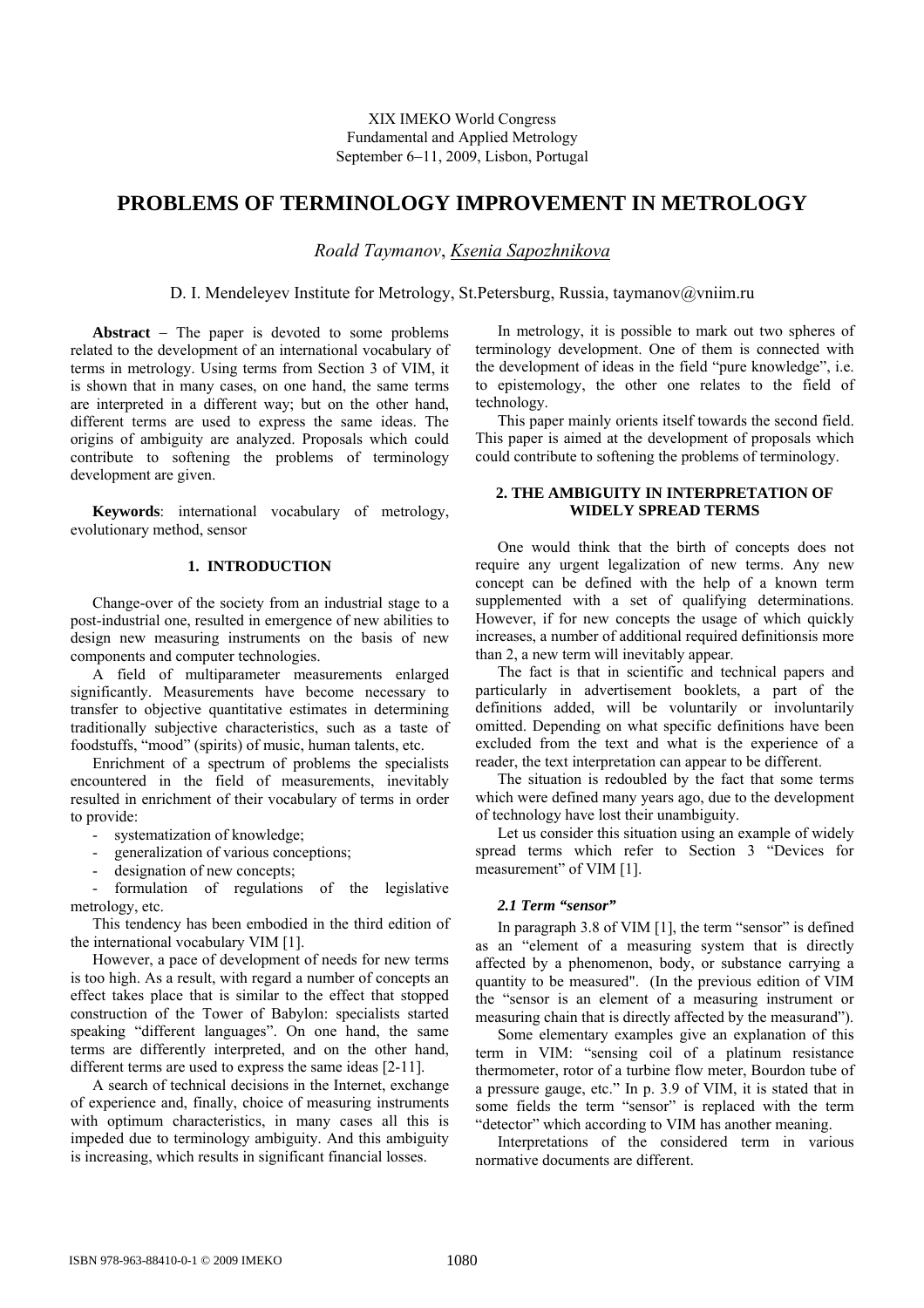In p. 3.2.3 of [12], the term "sensor" means "a transducer that converts a physical, biological, or chemical parameter into an electrical signal". According to [13], "sensor" is a "device that picks up physical measurement variables and converts them to standardized output signals". In p. 6.18 of the Russian guide [14], "sensor" is a primary measuring transducer (a primary transducer) that is directly affected by a physical quantity to be measured, i.e. "sensor" is the first transducer in a measurement chain of a measuring instrument (setup, system). The term is illustrated by examples similar to those which are given in VIM, p. 3.8.

In practice this term is applied for designating:

a) one sensitive element;

b) primary measuring transducer that can include a sensitive element or a group of sensitive elements, for example, an array;

c) measuring transducer that consists of a number of separate transducers, connected in-series, e.g. a primary transducer and amplifier;

d) isolated unit that in its case can contain any component or a group of components according to items a) c);

e) unit, according to item d), which in its case contains also additional signal processing units (analogue-to-digital converter, interface, microcontroller, and indicator in any combination).

Correspondingly, the term "sensor" becomes vague. In this connection, in some publications the explanation of specific terms is given. For example, at the beginning of [15], it is written that "for the aim of this paper a sensor is the device consisting of one or more transducers and a transmitter that converts the transducer signals into a form recognizable by the control or monitoring system".

Realizing that the term "sensor" does sufficiently reflect the needs of practical work, in p. 6.19 of [14], the term "datchik (giver)" has been introduces. It is defined as an isolated primary transducer that generates measurement signals at its output (it "gives" information). In the Note, it is emphasized that the "datchik" can be placed at a distance with regard to a measuring instrument receiving its signals. The similarity between this definition and the definition of the term "sensor" given in [15], is noticeable.

Ambiguity of the term "sensor" becomes stronger if we take into account changes of its definition as compared with the previous edition of VIM, as well as a vague definition of the measuring system concept.

Since according to paragraph 3.1 and 3.2 of [1], a "measuring system may consist of only one measuring instrument", it is possible to describe the measuring system consisting of one sensor (see item e) of the list), i.e. of one element of the same system. The above sensor may contain a number of sensors according to item c) of the list, each of them containing a group of sensors according to item b) and each sensor of the last group containing a group of sensors according to item a).

#### *2.2 Term "measuring system"*

According to p. 3.2 of VIM [1], the measuring system is a "set of one or more measuring instruments and, often, other devices, including any reagent and supply, assembled and adapted to give information used to generate measured quantity values within specified intervals for quantities of specified kinds.

Note: A measuring system may consist of only one measuring instrument".

According to p. 6.14 of [14], the measuring system is a set of functionally combined material measures, measuring instruments, measurement transducers, and other technical means located in various points of a controlled object with the purpose of measuring one or a number of physical quantities peculiar to this object.

The definition emphasizes the most important feature of a measuring system: the fact that it is a multichannel means.

The same feature has been introduced into the Russian standard [16], where the measuring system is a set of measuring, linking, computing components forming measuring channels, as well as of auxiliary devices (components of the measuring system), operating as a single whole, intended to provide:

- information about the state of an object (in a general case, about a set of quantities changing with time and distributed in space, which characterize this state);

- computer processing of measurement results;

registration and display of measurement results and of computer processing results;

- conversion of these data into output signals of the system in various purposes.

Note: A measuring system has features of the measuring instrument and belongs to the variety of measuring instruments.

At the same time, in scientific literature for English speaking readers, the terms "sensor system" [17] and "multichannel sensor system" [18] are used. This is the evidence of needs for a term designating the multichannel measuring instruments not only in Russia.

It is obvious that ambiguity of the definitions given in normative documents can not satisfy users to date.

#### *2.3 Term "intelligent sensor"*

The tempo of updating terminology vocabularies, including VIM, remains behind the pace with which new terms appear. Names of new concepts are born and started to spread in numerous scientific publications, which creates certain difficulties in trying to put the terminology in order.

As an illustration, a family of definitions (by interpretation of item e)) applied for sensors being developed and produced by many companies in the world can be used.

In scientific literature of the world (including national normative documents) many terms are applied for designation of the devices to which an artificial intelligence can be attributed; for example, the terms "intelligent sensor", "smart sensor", "adaptive sensor" and others [11]. In VIM, there is no such a term.

At first, terms of this kind were used for designating the sensors which were able to realize automatic switching of a sub-range of measurements, depending on the level of input signals, to introduce corrections when a change of influencing factor values took place.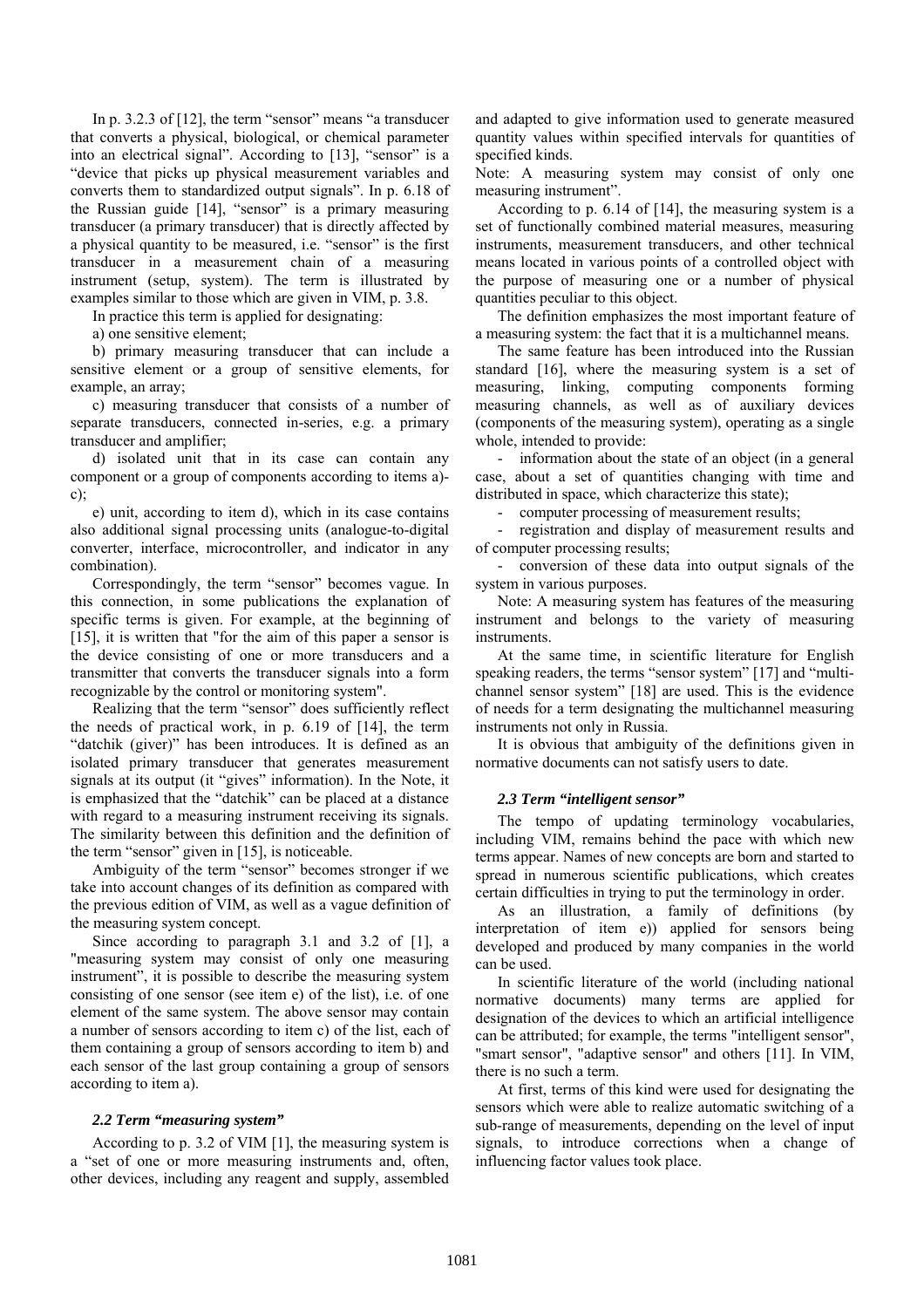Recently, the same terms are used to name significantly more advanced sensors which can be automatically verified with respect to metrological serviceability (self-validating, self-checking, self-diagnosing, self-calibrating, fault-tolerant sensor) [11]. In many cases, such terms as "smart sensor" and "intelligent sensor" can be referred to the ambiguous terms too, since the abilities inherent in them and in an "adaptive sensor" are similar or the same.

Thus, in a number of cases, various terms selected in a random way are used to designate new concepts.

Development of science and technologies results also in vagueness of definitions and ambiguity of metrological terms being used in the sphere of epistemology, e.g. such as "measurement", "true value of a quantity", "intelligence of a measuring instrument" and so on.

## **3. SUGGESTIONS ON IMPROVEMENT OF TERMINOLOGY**

As it follows from the examples given above, the main problems in developing terminology vocabularies are caused by an underestimate of tendencies and rate of measuring instrument and metrology development. The terms are being blurred, acquiring the polysemy, since when they were established, the tasks which had to be solved in future, were not taken into account. The same reason can explain the polysemy and inconsistency of a nascent terminology.

Therefore, one of the main problems in developing the concept of the international vocabulary of terms is taking into consideration progress trends and revealing the problems which will determine the vocabulary of specialists in the field of measurement technique and metrology over many years.

To our point of view, in preparation of the vocabulary, it is possible to use methods of drawing an analogy between biological organisms and technical means, as well as between processes of their evolution, which are developed in the evolutionary cybernetics [19, 20]. These methods permit to get sufficiently informative forecasts with regard to future measuring instruments and metrological activities [21]. A corresponding conception of development may become a reference point in establishing terms and associated definitions suggested for correcting the previously established concepts and designating the new ones. Use of the suggested methodical tool ((hereinafter referred to as an evolutionary method) is effective, because the technical means are on a significantly lower stage of development.

#### *3.1 Biological sensor system*

In any systems of environmental effect perception, the modern biology permits to distinguish the following:

- intrinsic sensitive elements, usually named as receptors or stimulus detectors (e.g. rods and conuses of retina, which percept light parameters; inner hair cells responding to timbre and pitch of acoustic vibrations; taste [papillae](http://en.wiktionary.org/wiki/Papillae) and so on);

- primary perceptive centers where information from receptor groups is gathered;

- secondary perceptive and integrating centers which receive information from a set of primary perceptive centres.

In more complicated biological objects, the integrating centres are connected with each other too. Interaction of the secondary centres generates a multiparameter "image"

The receptor is an analogue of the "sensor" in interpretation of item a), which corresponds to the definition of the term "sensor" given in VIM [1].

In some cases, the sensors which perform similar functions, are sensitive to the parameters, which differ in quality (e.g. the taste [papillae](http://en.wiktionary.org/wiki/Papillae) on the tip of the tongue are sensitive to a sweet or sour taste, and the taste [papillae](http://en.wiktionary.org/wiki/Papillae) near the base of the tongue are sensitive to a bitter or salt taste).

For perception of vitally important external influence, in complicated biological objects the "isolated" organs were formed (for example, an eye, ear and so on). They include extra converters, in addition to receptor groups.

For example, an eye, in addition to the receptor apparatus, contains a refracting apparatus, as well as an apparatus focusing an image. Some organs of the same type are usually combined in a system. In such a system, "measurement information" is processed jointly, which permits to get additional information, for example, an estimate of the distance from the subject to an object being visually observed or of the direction to a source of sound.

The joint processing of information received from the group of receptors and from the "isolated" sense organs which percept various physical quantities provides the possibility for a biological object to create a multiparameter "image" and evaluate the environmental situation.

The analogy mentioned above shows that in measuring instruments the establishment of particular terms for a number of measurement information conversion steps is important. Taking into account this analogy, we believe that is possible to suggest the following.

#### *3.2 Terms "sensor" and "datchik"*

The term "sensor" should be interpreted as the simplest sensitive element (in accordance with item a) of the list), i.e. the element of a measuring instrument or measuring system, which is directly affected by a phenomenon, body, or substance carrying a quantity to be measured.

Evidently, in the nearest future, particularly taking into account the development of nano-technology, other components of the similar designation will find wide application: isolated groups of sensors, which have to get their names. In case when a group of sensors perceive the same physical quantity, then they can be named, for example, as "multisensors", and if they perceive various physical quantities, then such a group of sensors can be named as "polysensors".

For an isolated device containing one or a number of sensitive elements (sensors, multisensors, polysensors), and in some cases, a number of additional transducers of signals, including processing devices (e.g. an amplifier, ADC, micro-controller, interface and so on), a special term is needed too. It is very important because such a unit often is sold as a separate product, metrological characteristics being assigned to it.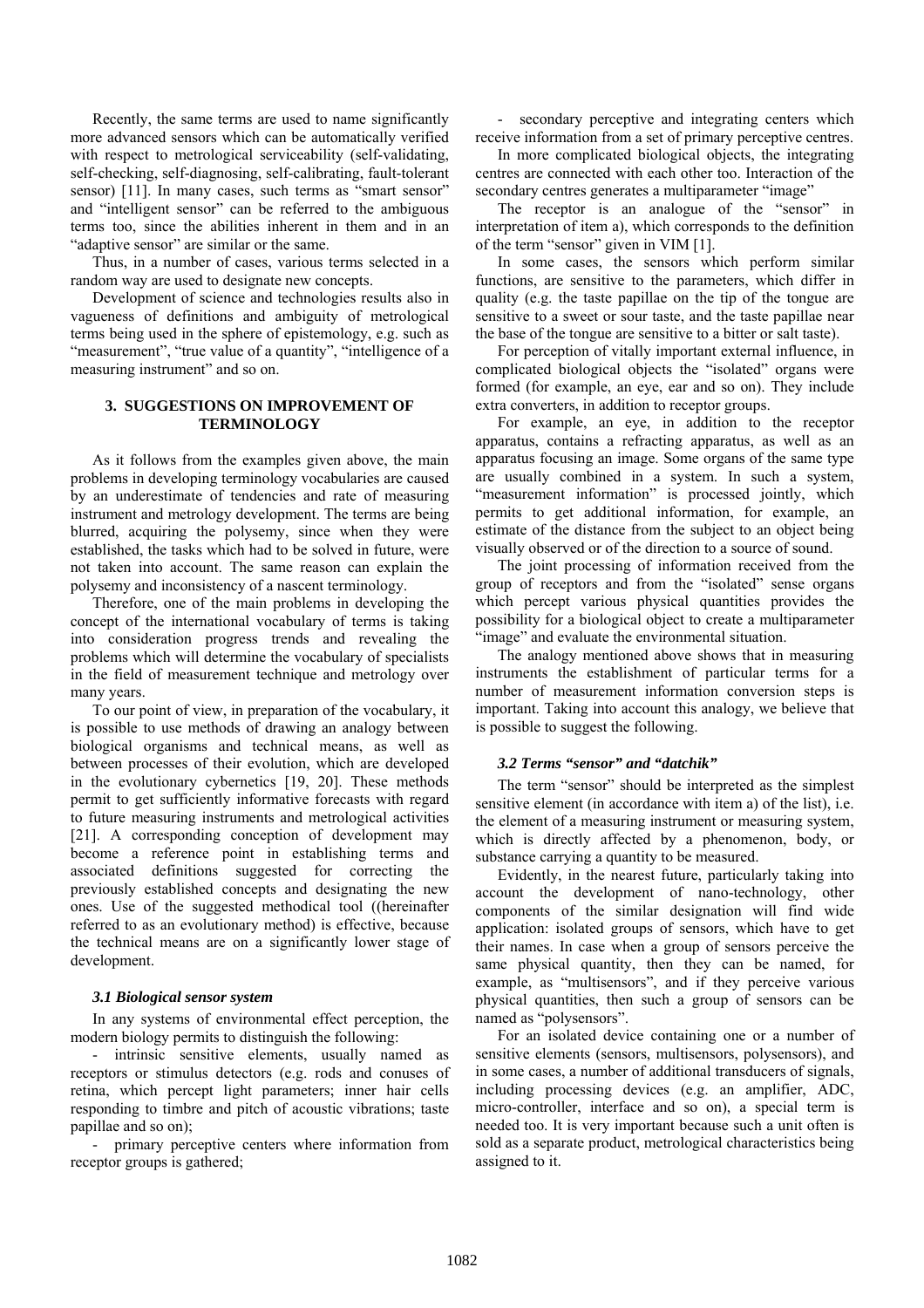There is no appropriate generally accepted term. For devices of this type it would be possible to use the term "primary module", applying the concept "module" in the interpretation given in [23, 24]: "Мodule is an identifiable part of a measuring instrument or of a family of measuring instruments, which performs a specific function or functions and can be separately evaluated according to prescribed metrological and technical performance requirements in the relevant Recommendation".

However, in this definition the isolation of the unit is not emphasized. At the same time, the concept itself, as it will be explained below, often requires additional definitions. This is the cause, in which it is desirable to have a term consisting of one word.

In the Russian language such a term exists. It is the word "datchik" (giver of measuring information) [14]. (Application of a Russian-language term in the international practice is not a unique event. As the Russian language is being enriched with foreign words, in the same way other languages, including the English one, have adopted Russian words, e.g. "shuba", "vodka", "dacha", "intelligentsia", "sputnik", and many others.

Examples of "dathciks":

- platinum resistance thermometer;

- pressure "dathcik" that contains a sensor including a diaphragm with a tensoresistive bridge;

- pressure "dathcik" containing, in addition to the diaphragm and tensoresistive bridge, an extra temperature sensor (for correcting a complementary error caused by temperature influence), as well as an amplifier, ADC, microcontroller;

"dathcik" that contains two independent resistance thermometers or two thermocouples the measurement signals of which are jointly processed in a remote device.

#### *3.3. Term "measuring system"*

The above examples related to the use of "combined" or "joint" measurements in biological objects, testify that sensor systems, unlike individual organs, permit to determine not only a value of a "measurand", but moreover, to evaluate the distribution of the "measurand" in multiparameter field and to form a "muliparameter image", e.g. in space. This fact provides a criterion for separation of the concept corresponding to the name of "measuring system" and names of other measuring instruments.

The possibility to determine a multiparameter value is provided by usage of a number of sensors or of "datchiks" of one and/or several quantities and by availability of a common processing center (The last circumstance does not exclude any possibility and usefulness of realization of primary information processing inside the "datchik"). More often the sensors or "datchiks" are distributed in space and used for evaluating field parameters.

As a definition of "measuring system", in our opinion, it is possible to suggest the following: "measuring system" is a set of sensors, other components connected with them and integrated means for data processing, which is assigned for providing information related to multiparameter value".

Taking into account the above, note 1 (p. 3.1) and note (p. 3.2) in [1] should be excluded.

### *3.4 Term "intelligent sensor" and terms connected with it*

While using the concept "artificial intelligence" as applied to a measuring instrument, the method of evolutionary cybernetics presupposes bringing out an ultimate purpose of intelligence in the Nature and determining its analogue for a measuring instrument. In such a way, it will be possible to single out a minimum necessary set of features which allows the measuring instrument to be identified as the "intelligent" one [11, 21].

An analysis shows that the ultimate purpose of intelligence is to ensure the survival of its carrier.

Evolution of methods to solve this task for biological objects and measuring instruments have similar stages:

use of conservative methods (a shell, sheath);

application of adaptive methods (the adjustment of the insulating properties of an animal's pelt with the season, the active thermoregulation of measuring instruments);

development of intelligence.

Just intelligent methods permit to forecast initiation of dangerous situations. Accordingly, the most important task of the artificial intelligence of a measuring instrument is an increase of its lifetime (calibration interval), during which the uncertainty is kept within specified limits.

Evolution of intelligence is accompanied by the development of sense organs as well as with an increase of the number and variety of receptors, including those which provide identification of illness.

Accordingly, a measuring instrument which could be named "intelligent" shall have the abilities to perceive and process additional information (relatively to the unintelligent one) about measurement conditions, to differ from it by the ability to check (to diagnose) its own metrological condition.

In a "datchik", the "cognition" of environmental conditions, as well as estimation of their influence on functioning can be realized with the help of redundant elements artificially introduced into the "datchik" structure. Processing of the corresponding additional information they generate, can be performed in a microprocessor or microcontroller.

Using this additional information, it is possible to check the stability of metrological characteristics during a calibration interval and to get an estimate of metrological serviceability of a sensor. In order to form this information, it is useful to take into account the experience of application of sensor redundancy for improving metrological characteristics, which has been gained within the frames of the invariance theory [25, 26].

The idea to apply the evolutionary method was used as the basis for developing a draft of Russian state standard "Intelligent Sensors and Intelligent Measuring Systems. Basic Terms and Definitions". In the process of its development, an attempt is being made to combine the concepts which are connected with modern and perspective changes both in methods and instruments providing the traceability of measurements. Some of the terms and definitions introduced into the draft of the standard and presented for discussion in [11], are given below.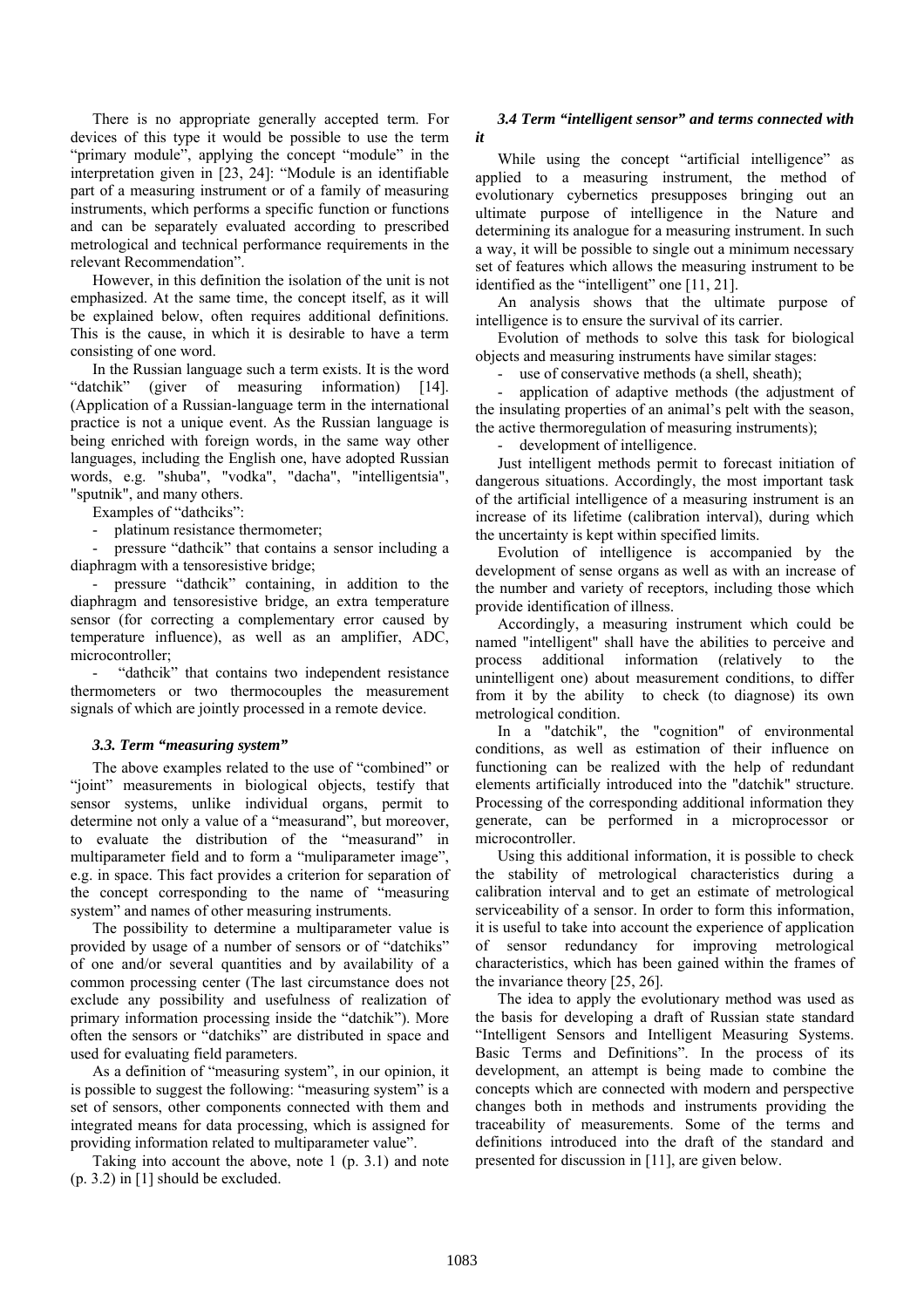Metrological self-check of "datchik" implies an automatic procedure of testing the "datchik" metrological serviceability in the process of its operation, which is realized with the help of additional (redundant) embedded elements. The metrological self-check of a "datchik" can be realized in the form of metrological calibration self-check or metrological diagnostic self-check.

The metrological calibration self-check of a "datchik" is a metrological self-check of the "datchik", performed by means of evaluating the deviation of a "datchik" signal value from the value of a reference signal formed by an additional embedded element (redundant measuring transducer or material measure) of a higher accuracy.

The critical (dangerous) error component is a dominant error component or component inclined to fast increase over specified limits. The critical error component is detected on the basis of metrological studies at the stage of the "datchik" development.

The metrological diagnostic self-check of a "datchik" is a metrological self-check of the "datchik", performed by evaluating the deviation of a reference parameter from its value established in a previous procedure of verification or calibration. The reference parameter of a "datchik" is formed with the help of additional (redundant) embedded elements and characterizes a critical error component. Metrological diagnostic self-check of a "datchik" is performed without any embedded elements of a higher accuracy.

Examples:

- The metrological diagnostic self-check of a temperature "datchik" that contains two thermocouples of different types, which have close accuracy.

Let us assume that the critical error component is a non-identical drift of thermocouple parameters, then a difference of output voltages of the thermocouples at an operational temperature measured with the help of one of the thermocouples, can be used as the reference parameter.

• The metrological diagnostic self-check of a temperature "datchik" that contains several equally accurate thermocouples of the same type, which have close accuracy.

Let us suppose that a critical error component is a nonidentical drift of the thermocouple parameters, then a deviation of a thermocouple output voltage from a mean value of voltages of all thermocouples at a temperature corresponding to the mean value of voltages of all the thermocouples, can be chosen as the reference parameter.

The microprocessor "datchik" is a "datchik" that includes a microprocessor that provides processing of signals and/or storage of current data, as well as the possibility to interact with the upper level equipment of a measuring system. The microprocessor "datchik" can perform the function of selfidentification.

The adaptive "datchik" is a "datchik" that contains additional elements which provide an improvement of sensor efficiency by taking into account measurement conditions and/or sensor state. Improvement of the efficiency (the measurement accuracy and level of confidence, as well as the decrease in man-hours during operation) is realized, e.g. by automatic variation of the measurement range or measurement time, by correction of the scale "zero", etc. Such changes can be provided with the help of signals from an influence quantity transducer and/or of other signals. An adaptive "datchik" can be carried out on the basis of a microprocessor sensor.

The intelligent "datchik" is an adaptive "datchik" that includes at least one additional (redundant) primary measuring transducer or material measure, and performs a function of metrological self-check.

Example:

A capacitive "datchik" of distance between the "datchik" and a conducting flat body, which contains at least, two flat electrodes (main and additional ones), as well as a microprocessor. The additional electrode is shifted with respect to the main electrode in a direction perpendicular to its surface. Let us suppose that the critical error component is caused by contamination of the electrode surfaces. Then the voltage difference evaluated for the shifted electrodes at a distance measured with the help of the main electrode can be chosen as the reference parameter.

An intelligent "datchik" can:

- transfer information about metrological serviceability;

- perform automatic correction of an error resulting from ageing of components and effect of influence quantities;

- perform, in a number of cases, the self-recovery of a "datchik" if a single defect appears in it;

- forecast metrological serviceability and provide necessary preventive steps;

provide an increase of metrological reliability and of a calibration interval.

# *3.5 A remark concerning metrological terminology in the epistemology field*

The evolutionary method can be useful in formation of terms in the field of epistemology. The history of knowledge shows that the concepts characterizing the environment, including ideas about object properties, significantly change as the science develops. It follows from the above that any quantity can be measured with the accuracy caused by today's comprehension, as well as by a model accepted.

Even fundamental concepts, such as "measurand", i.e. the "quantity intended to be measured" (p. 2.3 [1]), and "true quantity value", i.e. "quantity value consistent with the definition of a quantity" (p. 2.11 [1]), change in time and, consequently, are conventional.

We think that the approach connected with the uncertainty conception better reflects this circumstance as compared to the classical one.

## *3.6 Organizational proposals*

It is known that a change of paradigms causes resistance [27]. Terminology is a product of agreement. Therefore, it is necessary to discuss the proposals suggested and to explain and argue the advantages of new approaches, as it is done, e.g. in [2, 9].

The position of metrologists from various countries in the field of terminology, is determined by many factors, including specific features of their experience, depending on